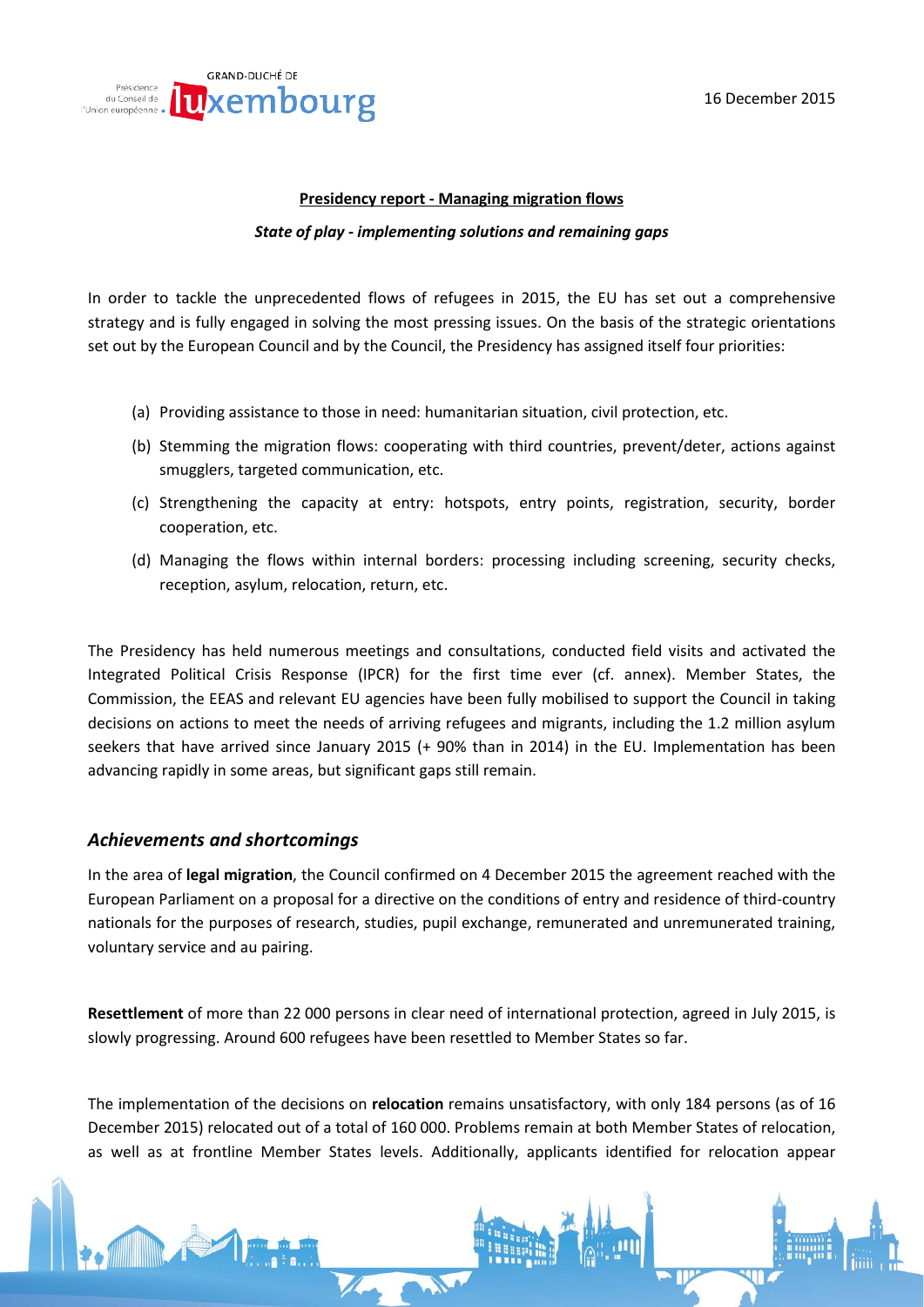reluctant to be relocated to most Member States. To help identifying bottlenecks and agree on common solutions, the Commission organised on 16 December 2015 an informal Forum on relocation and resettlement attended by all Member States, which could lead to a strengthening of the process. In addition, by deploying National Liaison Officers at hotspots, both the interests of the Member States interviewing applicants and of the applicants receiving directly information on the Member State of relocation may be met. Reception capacity, for those who wish to be relocated, would need to be increased.

Of major importance in this context is the **functioning of the hotspots**. Two of the planned 11 hotspots are currently operational in frontline Member States. It is crucial that efforts continue to set up and operationalize the remaining hotspots in order to ensure a consistent management of the migration flows. Achieving this would enable a channelling of refugees towards the relocation process and ensure the return of those who are not in need of international protection. The model of flexible national systems for reception centers assuring that migrants do not leave when they are being processed, should be favoured.

Some progress has been made on the proposals presented by the Commission on a **common EU list of safe countries of origin** and on a **Crisis relocation mechanism**, which are being examined at working party level. It is fair to say however that parts of the proposals are still opposed by some Member States, for different reasons.

A series of initiatives have been identified to **stem the flows of migrants**, both to redress the situation in the refugee camps in neighbouring countries and to support the protection of refugees living outside the camps in Turkey, thereby decreasing the push factor.

An important element is the **EU-Turkey Statement of 29 November** and the Joint Action Plan setting out numerous actions to address the crisis*.* In December, the number of registered arrivals by sea from Turkey to Greece remains at an average level of approximately 4.000 persons per day. This is a slight reduction if compared to the high numbers of November (5 000-6 000 per day). This decrease may, however, also be attributed to other factors.

Strengthening **identification, registration and fingerprinting** of all third country nationals entering the Schengen area irregularly, are crucial preconditions for efficient border control and security checks. This remains an issue, both in terms of human and technical resources. However, progress has been noted in relation to the situation in Greece with the additional provision of Eurodac devices and the deployment of national personnel to work in teams with guest officers provided by Member States to Frontex. Furthermore, Greece has activated the Union Civil Protection Mechanism. The deployment of Rapid Border Intervention Teams (RABITs) to reinforce border controls in the Aegean Islands has been activated on 12 December 2015. At the northern border, Frontex is deploying guest officers to support border management procedures, thereby alleviating the tensions. At the Turkish-Bulgarian border, Frontex is also stepping up its presence.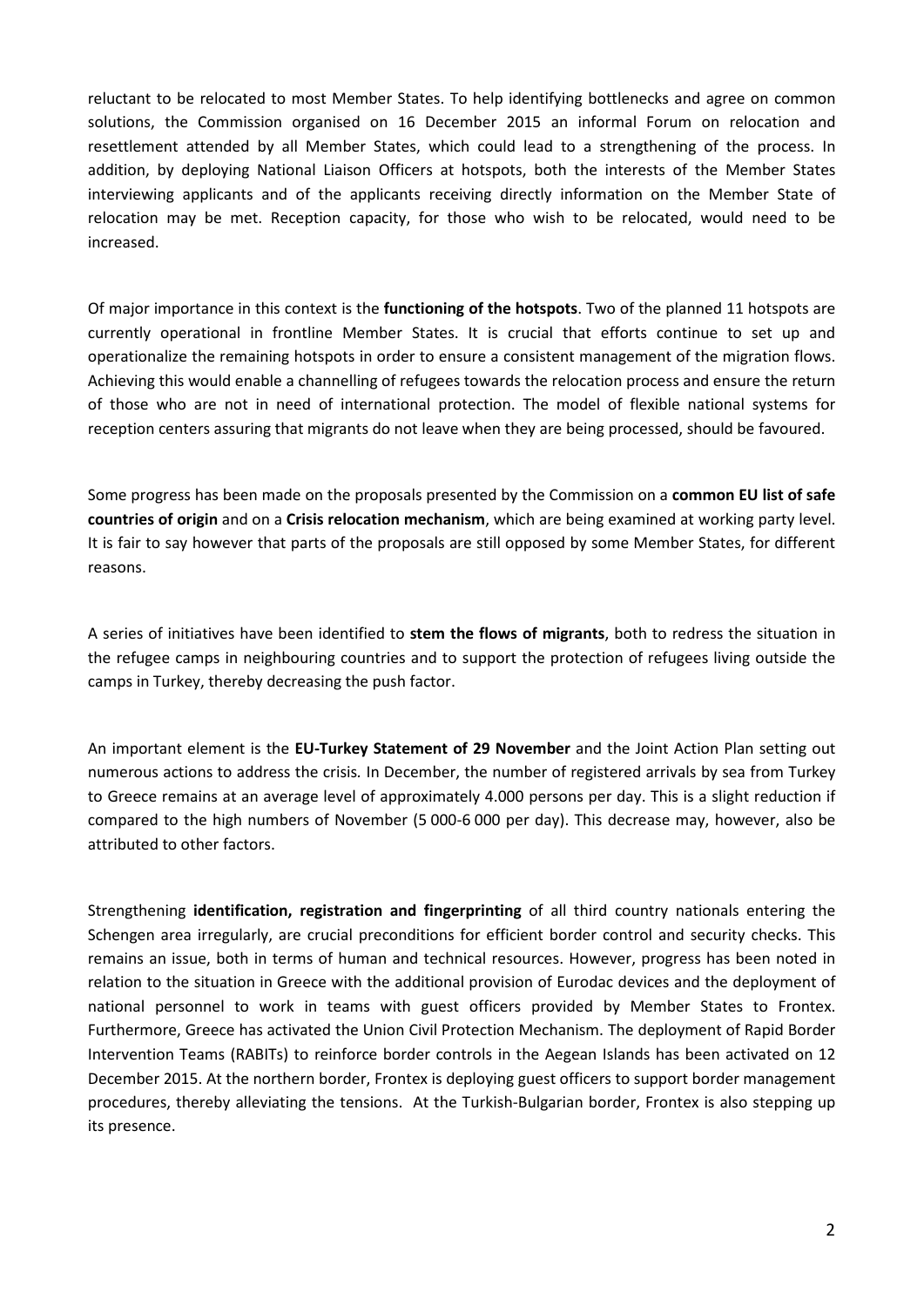It is crucial that all Member States ensure systematic **security checks** at external borders with relevant existing databases, at least the Schengen Information System (SIS II), Europol Information System (EIS), national police systems, Visa Information System (VIS), Interpol's Stolen and Lost Travel Documents (SLTD) and other complementary instruments such as PRÜM and FADO as necessary. To facilitate this, a one-stop shop unifying access to the various databases should be envisaged for the purposes of border controls and security checks. The use of the SIS system should be reinforced towards a coherent application of different kinds of alerts in relation to security. To further enhance security aspects, Member States should deploy National Liaison Officers, working alongside national authorities, Frontex and Europol, at hotspot locations.

Along the Western Balkans route, several states have introduced filters, halting on the basis of nationality those likely to be economic migrants. Clarity is needed on the nationalities excluded and the legality of the actions taken, which should be in line with the European *acquis*. With regard to **the reception capacity**, the commitment to increase capacity to provide shelter for more than 24 hours in the countries along the route is not yet met.

The **calls for experts** by Frontex and EASO are still under-pledged. Member States, in particular those which are under less migratory pressure, are encouraged to increase contributions in order to strengthen the operations at the Union's external borders.

Work on the targeted **common information strategy** conducted by the Commission, as per 9 November JHA Council conclusions, has now started. A Task Force has been established and some projects are foreseen to start in January. Although often neglected, this area of activity is of crucial and should receive regular attention at Ministerial level.

Concerning the pledges to WFP, UNHCR and other humanitarian agencies made in response to the agreement reached at the dinner of Heads of State or Government of 23 September, Member States have further upped their contributions so that the pledges made since that date are now in excess of the target figure of €500 million (totalling more than €520 million as of today).

# *Immediate action needed*

On 15 December, the Commission presented a series of proposals to manage the external borders and protect the Schengen area. These proposals will be dealt with by the legislative authority, with possible impact in the medium to long term. In view of the clear deficiencies identified above and of the seriousness of the situation, the Presidency therefore calls for immediate action in the following areas.

## **External border controls**

The Schengen area is confronted with deficiencies relating to external border control, leading to serious threats to public policy or internal security. This has led to several unannounced evaluation visits performed by the Commission over the last weeks. When presented in the Council on 4 December, the Presidency's orientations to enhance consultations between Member States before the temporary reintroduction of internal border controls, for better securing external borders, for increasing checks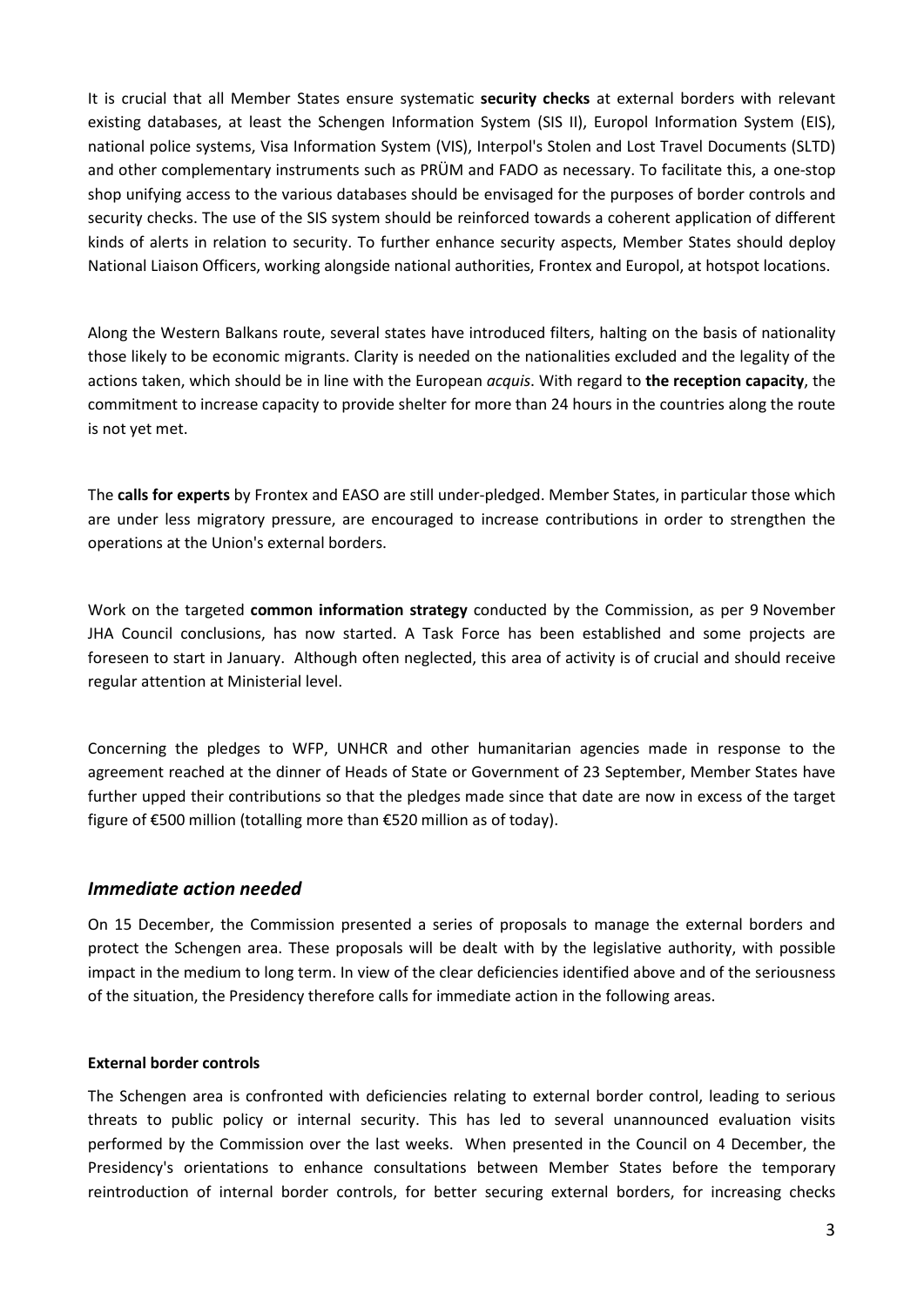regarding illegal immigration inside the Schengen area and for addressing serious deficiencies in external border controls have been broadly supported by Member States.

In this context and in order to improve coordination between Member States of national decision taking with regard to the reintroduction of temporary internal border controls, the possibility that the Commission would ensure recommendations on the basis of Article 26 of the Schengen Border Code has been discussed in the Council (as well as to anticipate changes in migration routes, to consult with neighbouring countries, etc). This would make it possible to define the conditions for return to the normal functioning of the Schengen area.

Several Member States have reintroduced temporarily internal border controls pursuant to articles 23-25 of the Schengen Borders Code. Under these provisions, a Member State may not implement such controls for more than a total period of six months.

A prolongation of this situation would require the adoption by the Council, upon a proposal from the Commission, of a recommendation in accordance with Article 26 of the Schengen Borders Code. Such a recommendation may be adopted in exceptional circumstances to address a situation where a Schengen evaluation has identified persistent serious deficiencies relating to external border controls and the measures referred to in Article 19a of the Schengen Borders Code are not effective. Where in such cases the overall functioning of the area without internal border control is put at risk, and insofar as the exceptional circumstances constitute a serious threat to public policy or internal security within the area without internal border control or within parts thereof, the period for the reintroduction of internal border control may be extended up to a total maximum of two years.

On this basis, the Presidency remains convinced that action should now be taken upon the findings of the Commission's 8th report on the functioning of the Schengen area and that an adequate proposal should be presented to the Council pursuant to Article 26 of the Schengen Borders Code for a Council recommendation that one or more Member States decide to reintroduce border control at all or at specific parts of their internal borders. The Presidency also considered that, at the same time, all possible measures should be taken aimed at strengthening the normal functioning of the Schengen area, in particular by reinforcing the control of external borders.

#### **Relocation**

As part of the package of 15 December, the Commission has responded to the latest Swedish request, formally requesting the suspension of its obligations under Council decisions (EU) 2015/1523 and (EU) 2015/1601 on relocation. The proposal submitted to the Council provides for a temporary suspension of the obligations of Sweden under the relocation mechanism for a period of one year.

The current situation calls for further action. In the light of the first request submitted by Sweden, serious consideration should be given to the possibility for other Member States to benefit from already allocated, but under-used relocation possibilities.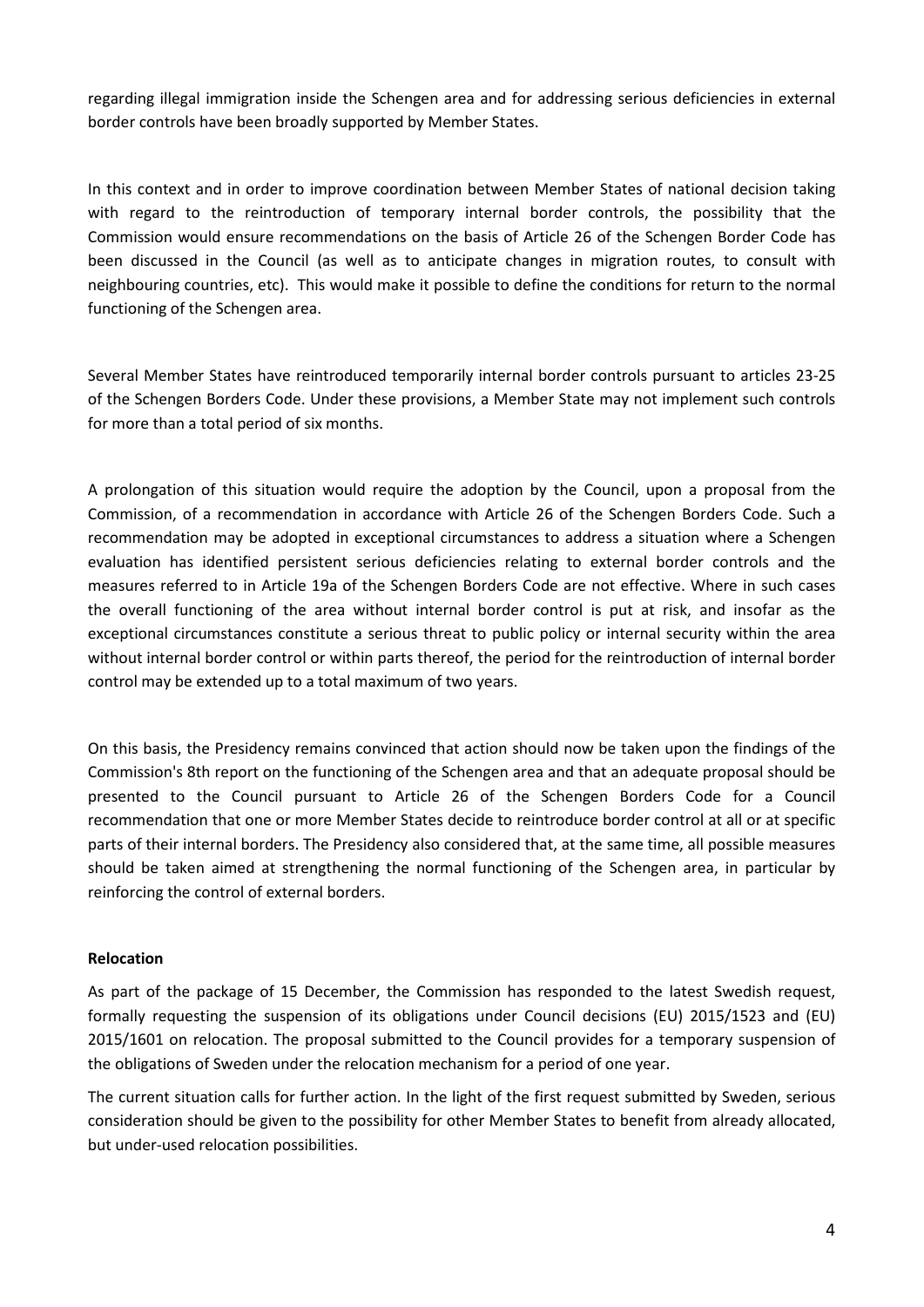Processing centres should be organised, with EU support, to perform functions similar to that of hotspots, adding a detention component if need be. Migrants should not necessarily have to apply for asylum in Greece or Italy, but could do so in the Member State to which they are being relocated. Transferability of procedures initiated in one Member State and of Eurodac data should be ensured − so that the potential refugee does not have to start the procedures (fingerprinting, asylum application, etc.) all over again when arriving in his/her country of relocation.

### **Return**

It has been said many times that a coherent, credible and effective policy with regard to the return of illegally staying third-country nationals is an essential part of a comprehensive EU migration policy. In the Commission's proposals of 15 December 2015, a dedicated return office in Frontex is proposed in order to strengthen cooperation with Member States in the area of return.

Preparations are already ongoing. The new Frontex organisational chart was agreed by the Management Board recently and it will enter into force from 1 January. A new "Return Support Unit" was created, which will be fully operational in a few months. The Presidency recommends that Member States reinforce efforts in the area of return and enhance cooperation with other Member States and with Frontex.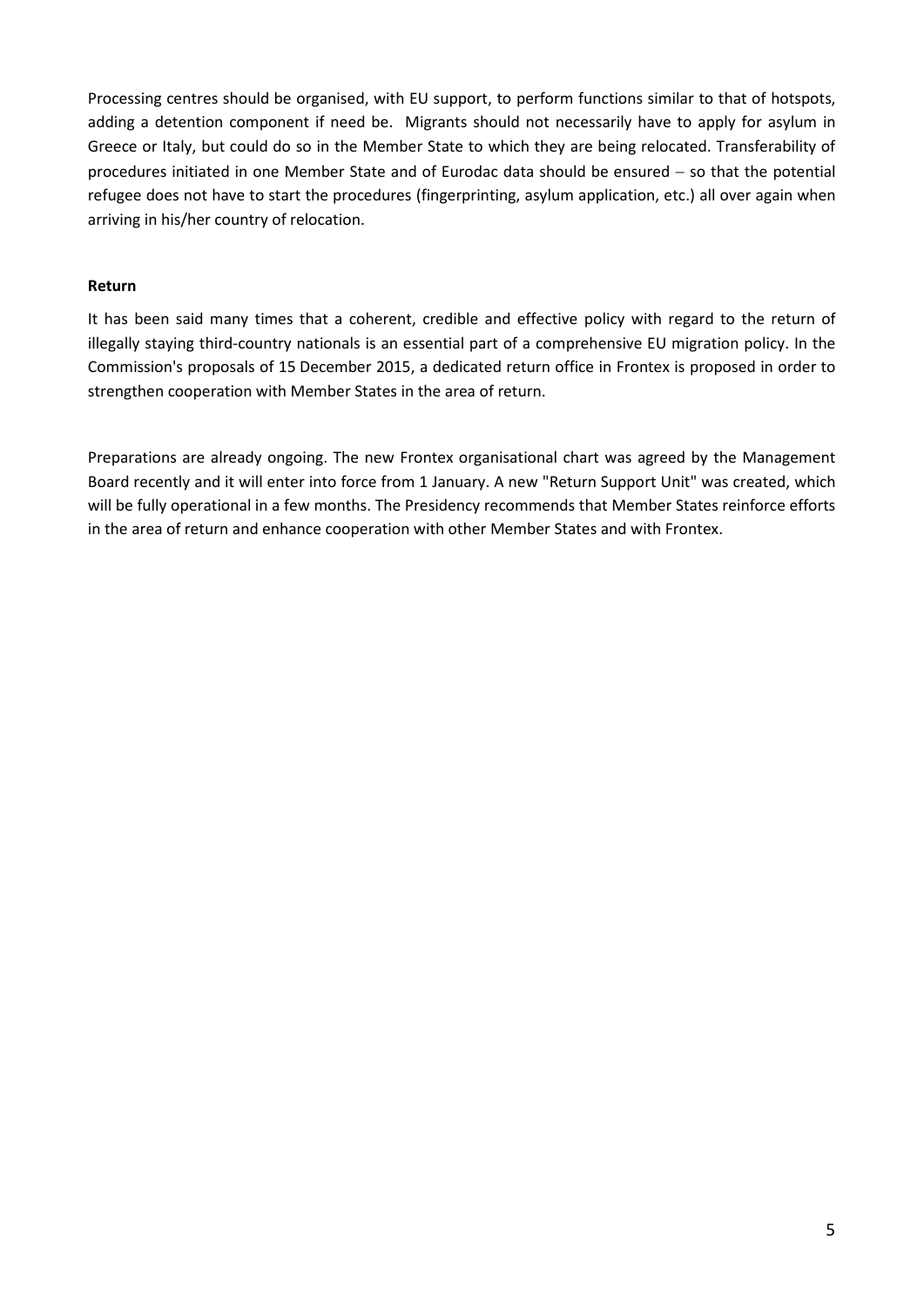## **ANNEX**

## **Key points on the activation of the IPCR for the response to the refugee and migration crisis**

- 1. Over the past 6 months, the Presidency has significantly stepped up efforts to develop a coherent response to the current migration crisis.
- 2. Considering the magnitude of the refugee and migration crisis, and the difficulty to have a clear and common picture of the situation among Member States and relevant EU institutions and agencies, the LU Presidency decided to activate the EU Integrated Political Crisis Response arrangements in information-sharing mode on 30 October 2015.
- 3. The work has been based on the strategic orientations set out by the European Council.
- 4. The first objective was that of establishing a level-playing field in terms of information on the overall situation. Working closely with the General Secretariat of the Council, the Commission, and the European External Action Service (EEAS), the Presidency has first defined the political and strategic guidance for the preparation of Integrated Situational Awareness and Analysis (ISAA) reports.
- 5. This guidance, shared with all Member States via the IPCR web platform, provided in particular the main areas of interest for the collection of information and the timeframe.
- 6. The Commission and the EEAS have delivered. This was the first ever activation of the IPCR and the first time we've received an integrated report covering the main sectors of the crisis within a single document shared at 28.
- 7. The next iterations of the ISAA reports, delivered on a weekly basis, kept improving, and so did the shared knowledge of the situation among all member states.
- 8. The second step then taken by the Presidency was to move from information-sharing to better supporting the Council decision-making process. That is why the Presidency has upgraded the activation of the IPCR to full mode on 9 November 2015. This decision was supported by the 9 November extraordinary Justice and Home Affairs Council in its conclusions.
- 9. From that moment on, the Presidency, associating the incoming NL Presidency, has made use of the Presidency roundtable (an informal setting entirely part of the IPCR toolbox) to better understand the key issues and shortcomings, as well as the possible options to be proposed to COREPER and Council.
- 10. The Presidency has organised 3 IPCR roundtable meetings at Ambassador level, and 10 in a workinglevel format chaired by a JHA counsellor.
- 11. Topics addressed include the humanitarian situation, hotspots, security checks, smuggling and trafficking of migrants, internal borders, return and readmission. Expertise relevant to these topics was gathered through the invitation of member states or other guests - such as UNHCR, IOM, FRONTEX, EUROPOL - to parts of the meetings.
- 12. Roundtable meetings were organised on a regular basis focussing each time on a specific topic, but additional meetings were also convened on the basis of emerging needs.